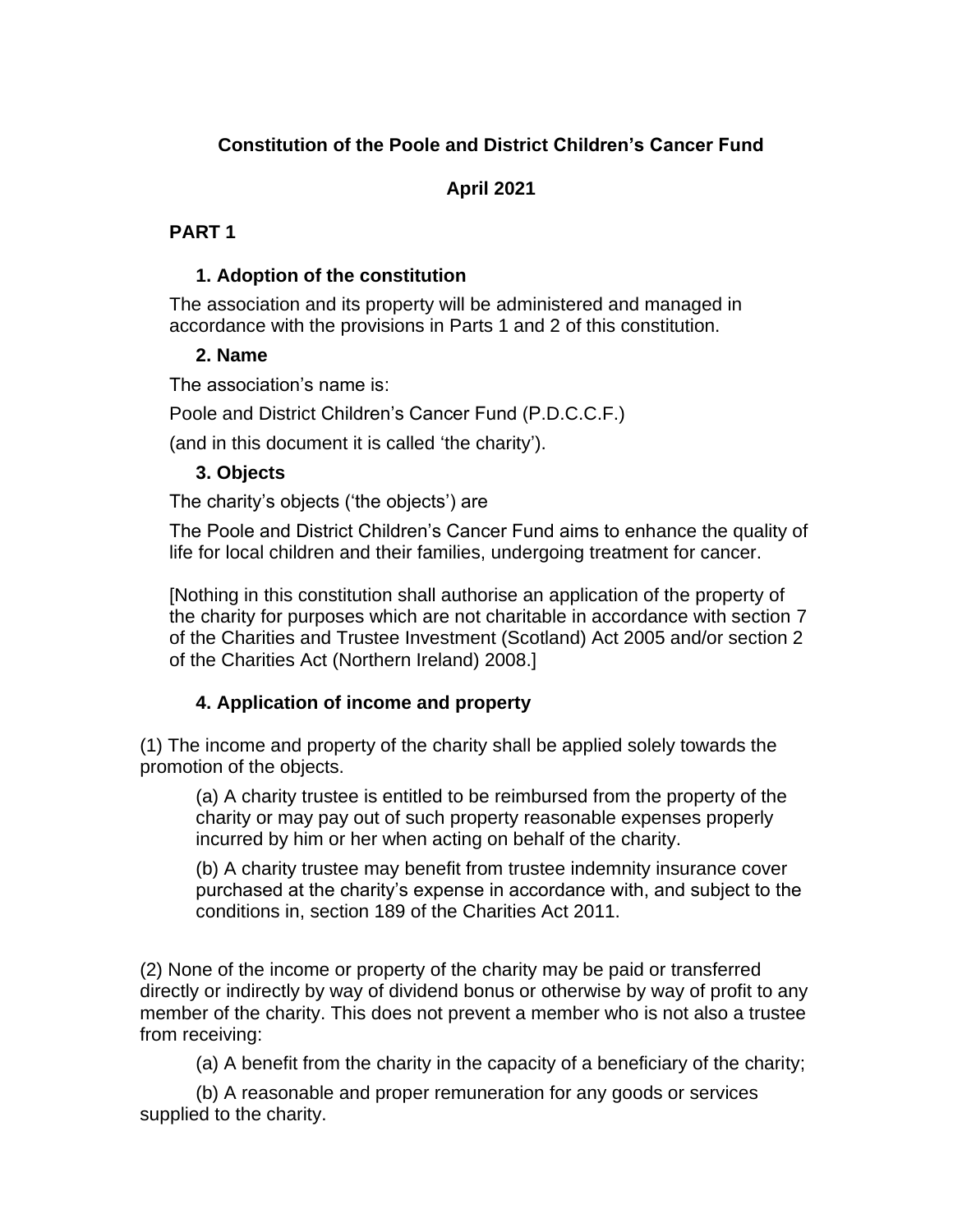## **5. Benefits and payments to charity trustees and connected persons**

## (1) General provisions

No charity trustee or connected person may:

(a) Buy or receive any goods or services from the charity on terms preferential to those applicable to members of the public;

- (b) Sell goods, services or any interest in land to the charity;
- (c) Be employed by, or receive any remuneration from, the charity;

(d) Receive any other financial benefit from the charity;

unless the payment is permitted by sub-clause (2) of this clause, or authorised by the court or the Charity Commission ('the Commission'). In this clause, a 'financial benefit' means a benefit, direct or indirect, which is either money or has a monetary value.

(2) Scope and powers permitting trustees' or connected persons' benefits

(a) A charity trustee or connected person may receive a benefit from the charity in the capacity of a beneficiary of the charity provided that a majority of the trustees do not benefit in this way.

(b) A charity trustee or connected person may enter into a contract for the supply of services, or of goods that are supplied in connection with the provision of services, to the charity where that is permitted in accordance with, and subject to the conditions in, section 185 of the Charities Act 2011.

(c) Subject to sub-clause (3) of this clause a charity trustee or connected person may provide the charity with goods that are not supplied in connection with services provided to the charity by the charity trustee or connected person.

(d) A charity trustee or connected person may receive interest on money lent to the charity at a reasonable and proper rate which must be not more than the Bank of England bank rate (also known as the base rate)

(e) A charity trustee or connected person may receive rent for premises let by the trustee or connected person to the charity. The amount of the rent and the other terms of the lease must be reasonable and proper. The charity trustee concerned must withdraw from any meeting at which such a proposal or the rent or other terms of the lease are under discussion.

(f) ) A charity trustee or connected person may take part in the normal trading and fundraising activities of the charity on the same terms as members of the public.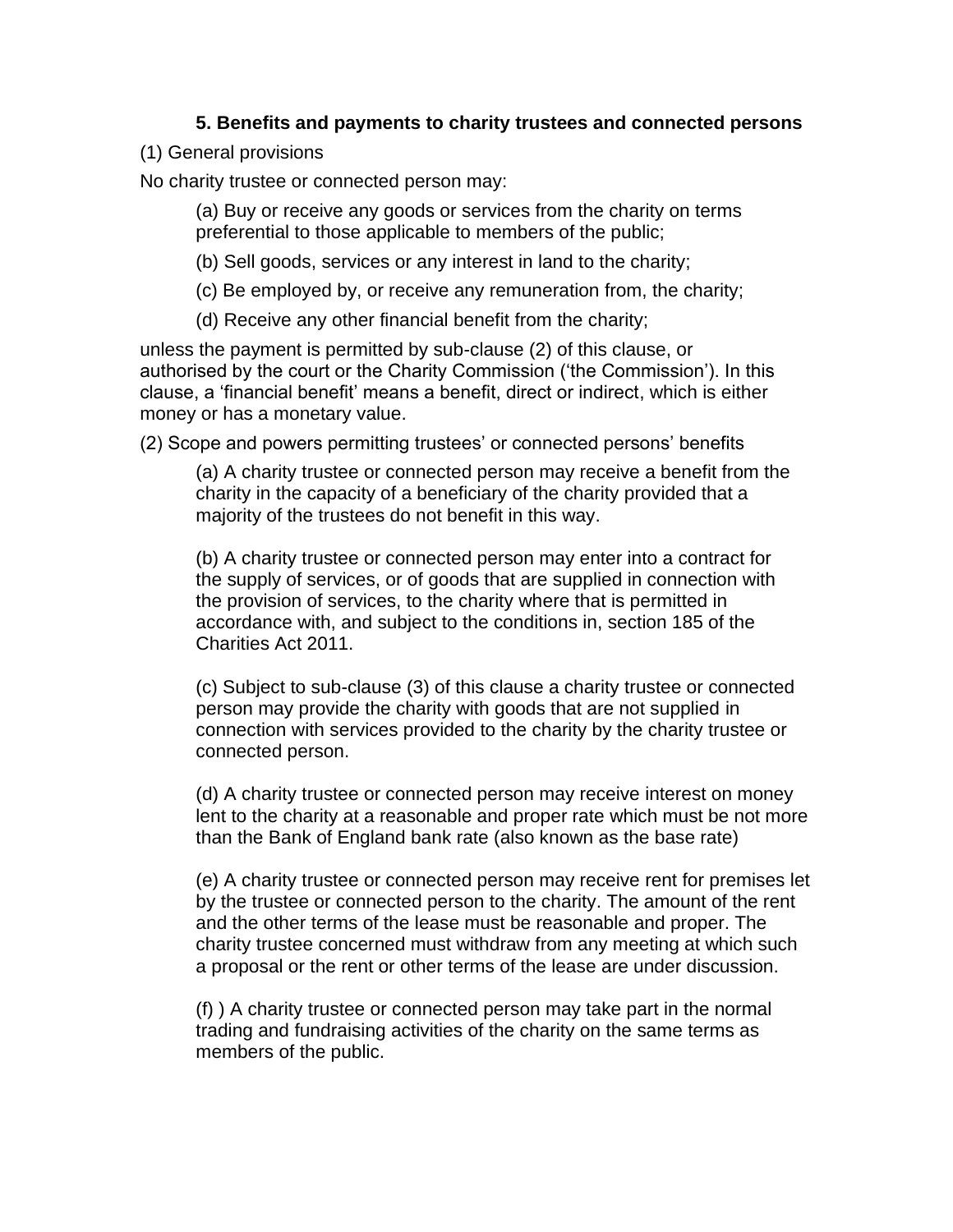(3) Payment for supply of goods only - controls

The charity and its charity trustees may only rely upon the authority provided by sub-clause 2(c) of this clause if each of the following conditions is satisfied:

(a) The amount or maximum amount of the payment for the goods is set out in an agreement in writing between the charity and the charity trustee or connected person supplying the goods ('the supplier') under which the supplier is to supply the goods in question to or on behalf of the charity.

(b) The amount or maximum amount of the payment for the goods does not exceed what is reasonable in the circumstances for the supply of the goods in question.

(c) The other charity trustees are satisfied that it is in the best interests of the charity to contract with the supplier rather than with someone who is not a charity trustee or connected person. In reaching that decision the charity trustees must balance the advantage of contracting with a charity trustee or connected person against the disadvantages of doing so.

(d) The supplier is absent from the part of any meeting at which there is discussion of the proposal to enter into a contract or arrangement with him or her or it with regard to the supply of goods to the charity.

(e) The supplier does not vote on any such matter and is not to be counted when calculating whether a quorum of charity trustees is present at the meeting.

(f) The reason for their decision is recorded by the charity trustees in the minute book.

(g) A majority of the charity trustees then in office are not in receipt of remuneration or payments authorised by clause 5.

(4) In sub-clauses (2) and (3) of this clause:

(a) 'the charity' includes any company in which the charity:

(i) Holds more than 50% of the shares; or

(ii) Controls more than 50% of the voting rights attached to the shares; or

(iii) Has the right to appoint one or more trustees to the board of the company.

(b) 'connected person' includes any person within the definition set out in clause 34 (Interpretation).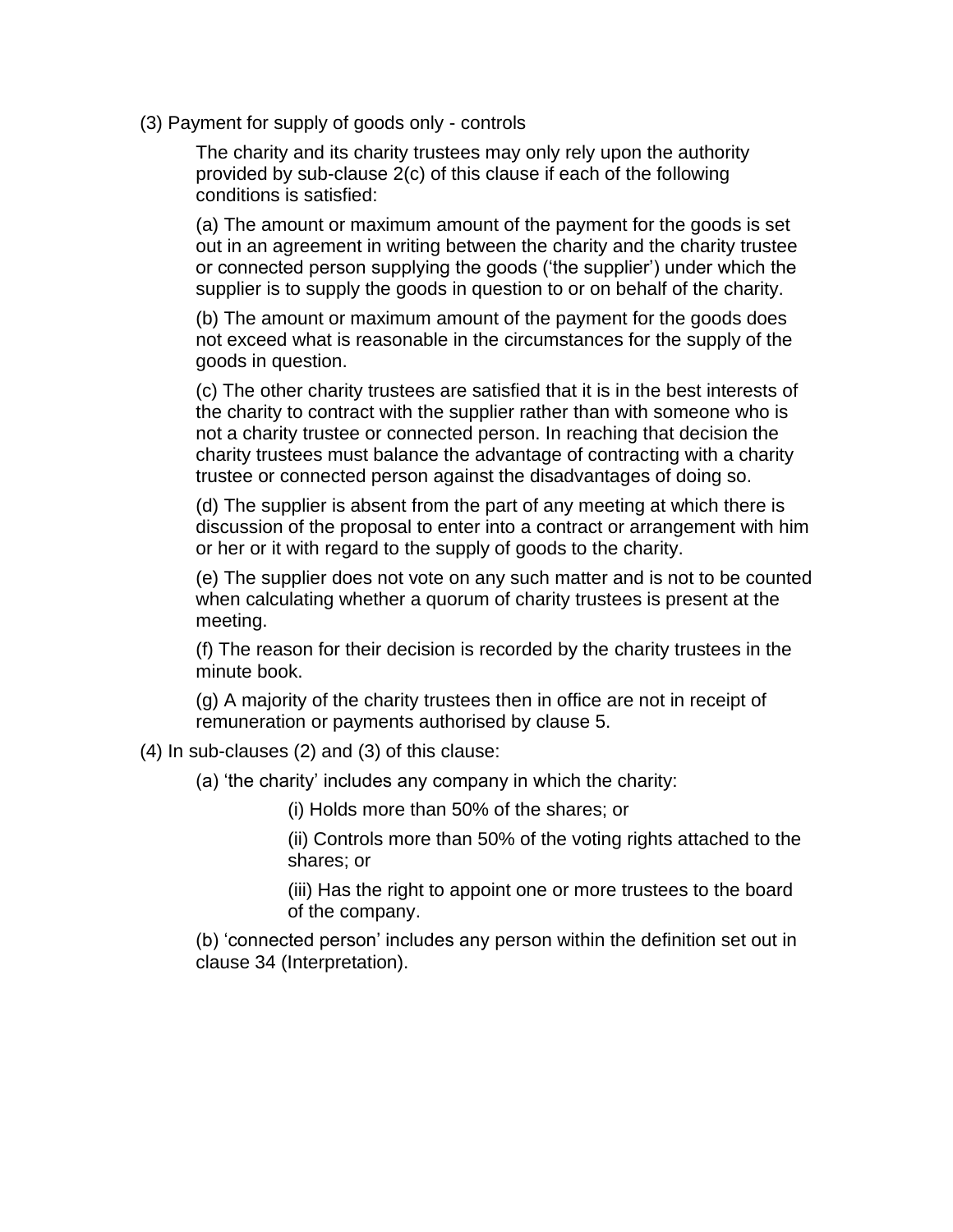## **6. Dissolution**

(1) If the members resolve to dissolve the charity the trustees will remain in office as charity trustees and be responsible for winding up the affairs of the charity in accordance with this clause.

(2) The trustees must collect in all the assets of the charity and must pay or make provision for all the liabilities of the charity.

(3) The trustees must apply any remaining property or money:

(a) Directly for the objects;

(b) By transfer to any charity or charities for purposes the same as or similar to the charity.

(c) In such other manner as the Charity Commission for England and Wales ('the Commission') may approve in writing in advance.

(4) The members may pass a resolution before or at the same time as the resolution to dissolve the charity specifying the manner in which the trustees are to apply the remaining property or assets of the charity and the trustees must comply with the resolution if it is consistent with paragraphs (a) - (c) inclusive in sub-clause (3) above.

(5) In no circumstances shall the net assets of the charity be paid to or distributed among the members of the charity (except to a member that is itself a charity).

(6) The trustees must notify the Commission promptly that the charity has been dissolved. If the trustees are obliged to send the charity's accounts to the Commission for the accounting period which ended before its dissolution, they must send the Commission the charity's final accounts.

## **7. Amendment of constitution**

(1) The charity may amend any provision contained in Part 1 of this constitution provided that:

(a) No amendment may be made that would have the effect of making the charity cease to be a charity at law;

(b) No amendment may be made to alter the objects if the change would undermine or work against the previous objects of the charity;

(c) No amendment may be made to clause 3 (Objects), 4 (Application of income and property), clause 5 (Benefits and payments to charity trustees and connected persons), clause 6 (Dissolution) or this clause without the prior consent in writing of the Commission;

(d) Any resolution to amend a provision of Part 1 of this constitution is passed by not less than two thirds of the members present and voting at a general meeting.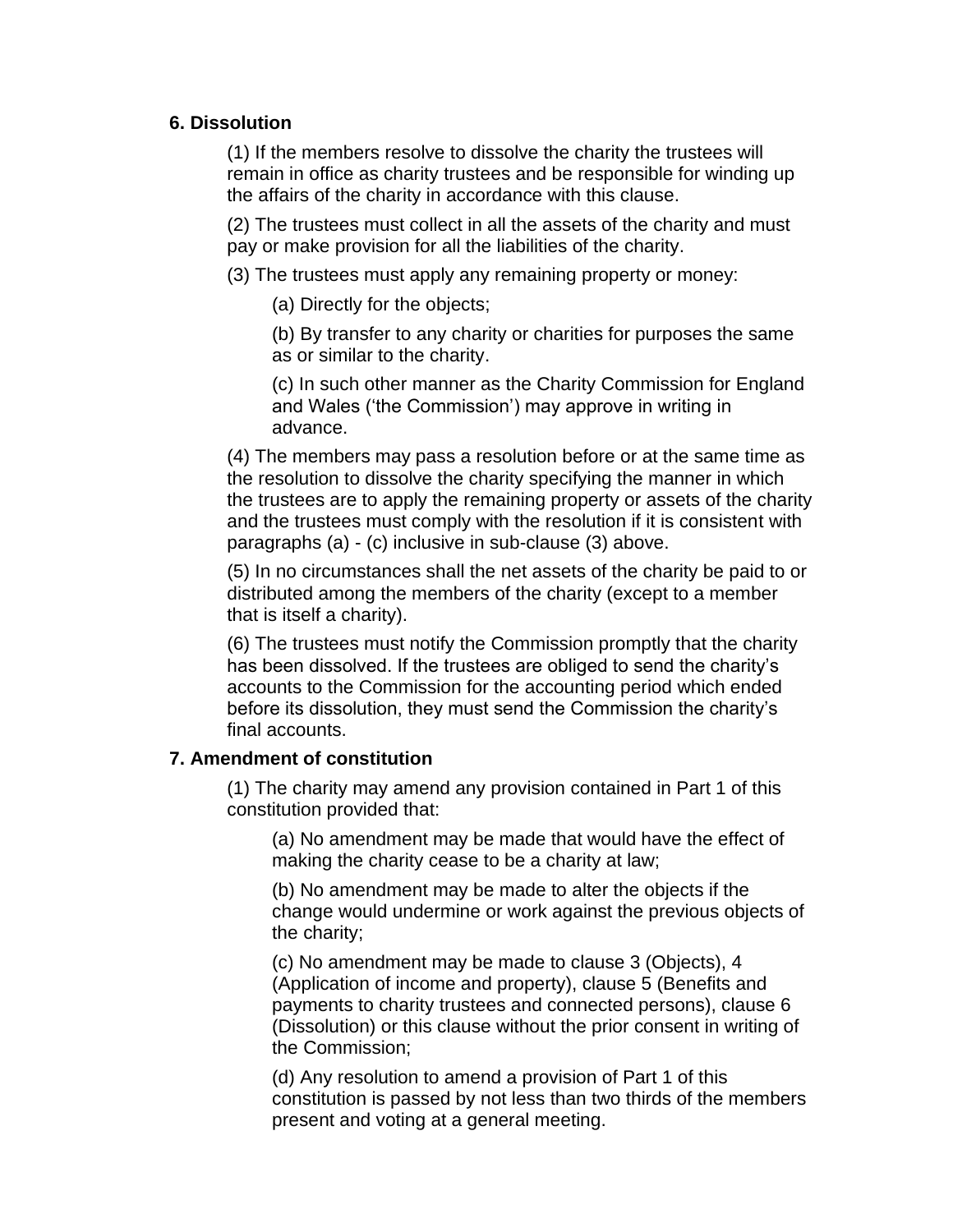(2) Any provision contained in Part 2 of this constitution may be amended, provided that any such amendment is made by resolution passed by a simple majority of the members present and voting at a general meeting.

(3) A copy of any resolution amending this constitution shall be sent to the Commission within twenty-one days of it being passed.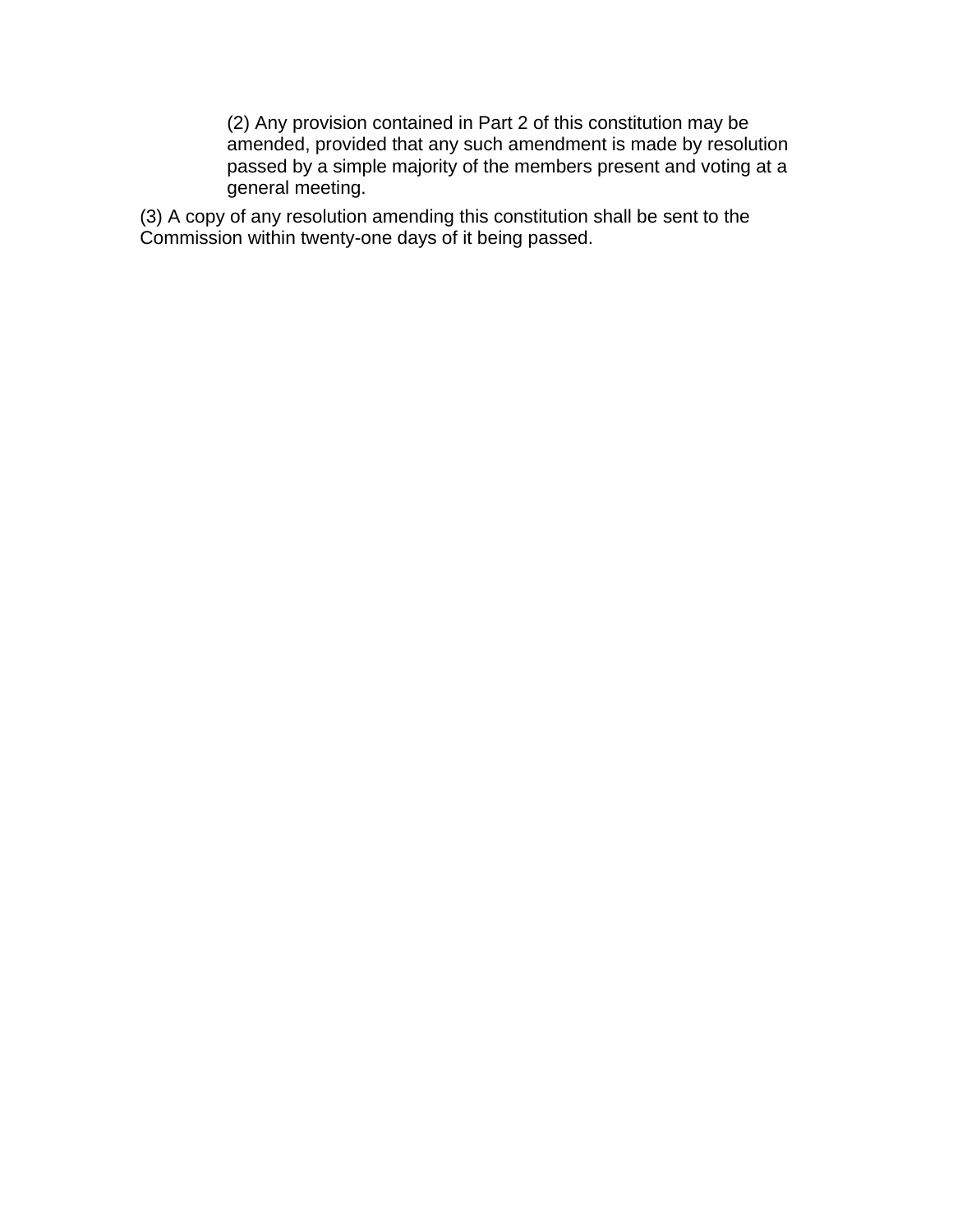# **Constitution of the Poole and District Children's Cancer Fund**

## **November 2019**

# **Part 2**

## **8. Membership**

(1) Membership is open to individuals over 18 years of age or organisations who are approved by the trustees.

(2) (a) The trustees may only refuse an application for membership if, acting reasonably and properly, they consider it to be in the best interests of the charity to refuse the application.

(b) The trustees must inform the applicant in writing of the reasons for the refusal within twenty-one days of the decision.

(c) The trustees must consider any written representations the applicant may make about the decision. The trustees' decision following any written representations must be notified to the applicant in writing but shall be final.

(3) Membership is not transferable to anyone else.

(4) The trustees will keep a register of names and addresses of the members with their consent.

# **9. Termination of membership**

Membership is terminated if:

(1) The member dies or, if it is an organisation, ceases to exist;

(2) The member resigns by written notice to the charity unless, after the resignation, there would be less than two members;

(3) Any sum due from the member to the charity is not paid in full within six months of it falling due;

(4) The member is removed from membership by a resolution of the trustees that it is in the best interests of the charity that his or her membership is terminated. A resolution to remove a member from membership may only be passed if:

(a) The member has been given at least twenty-one days' notice in writing of the meeting of the trustees at which the resolution will be proposed and the reasons why it is to be proposed;

(b) The member or, at the option of the member, the member's representative (who need not be a member of the charity) has been allowed to make representations to the meeting.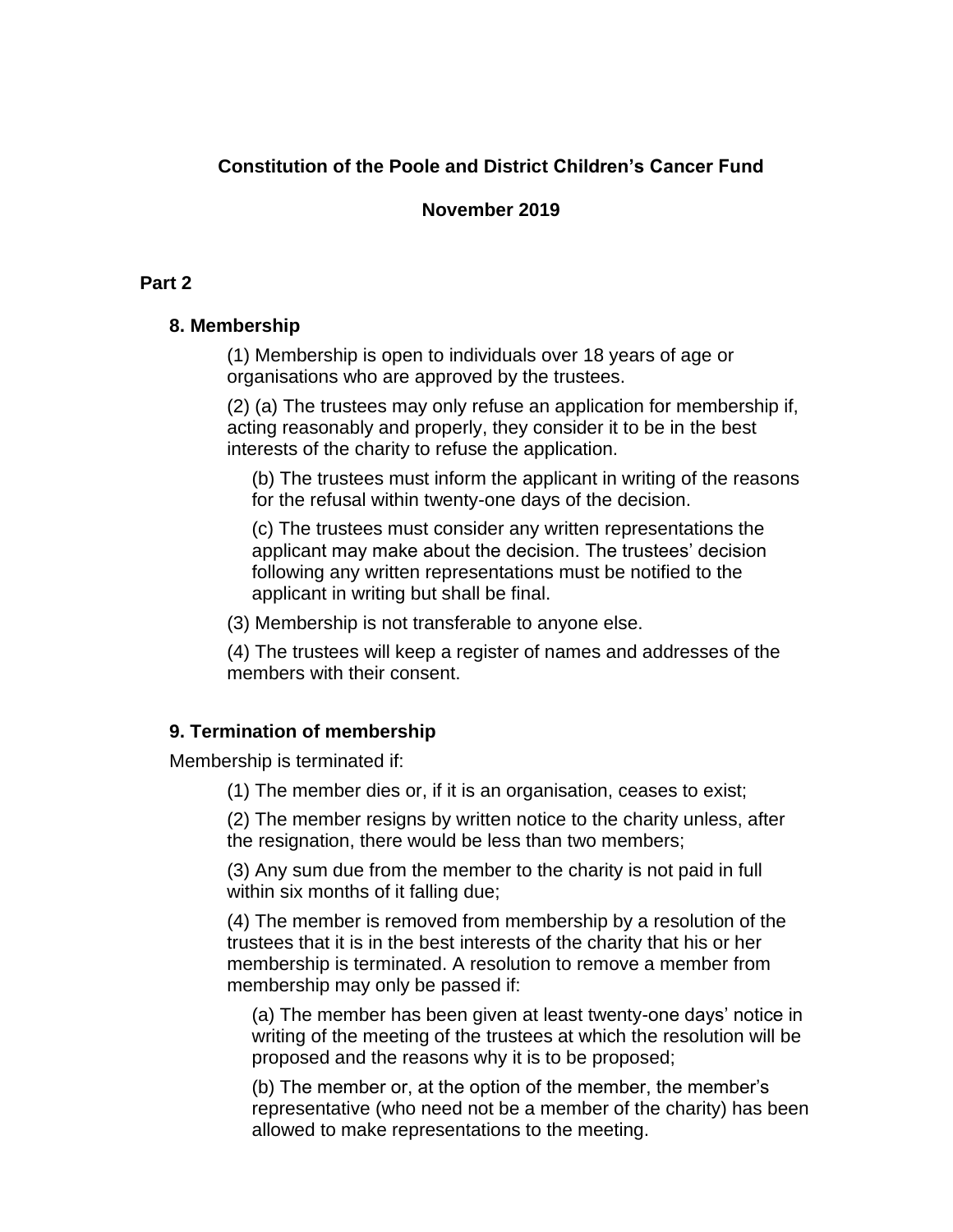## **10. General meetings**

(1) The charity must hold a general meeting within twelve months of the date of the adoption of this constitution.

(2) An annual general meeting must be held in each subsequent year and not more than fifteen months, unless in exceptional circumstances, may elapse between successive annual general meetings.

(3) All general meetings other than annual general meetings shall be called special general meetings.

(4) The trustees may call a special general meeting at any time.

(5) The trustees must call a special general meeting if requested to do so in writing by at least ten members or one tenth of the membership, which ever is the greater. The request must state the nature of the business that is to be discussed. If the trustees fail to hold the meeting within twenty-eight days of the request, the members may proceed to call a special general meeting but in doing so they must comply with the provisions of this constitution.

## **11. Notice**

(1) The minimum period of notice required to hold any general meeting of the charity is fourteen clear days from the date on which the notice is deemed to have been given.

(2) A general meeting may be called by shorter notice, if it is so agreed by all the members entitled to attend and vote.

(3) The notice must specify the date, time and place of the meeting and the general nature of the business to be transacted. If the meeting is to be an annual general meeting, the notice must say so.

(4) The notice must be given to all the members and to the trustees.

(5) In special circumstances (e.g. a pandemic) a meeting may be held virtually either by telephone or using other digital conferencing solutions. The reason for a meeting not being held face to face must be included in the minutes of the meeting to demonstrate good governance of the charity.

## **12. Quorum**

(1) No business shall be transacted at any general meeting unless a quorum is present.

(2) A quorum is:

(a) 4 members entitled to vote upon the business to be conducted at the meeting.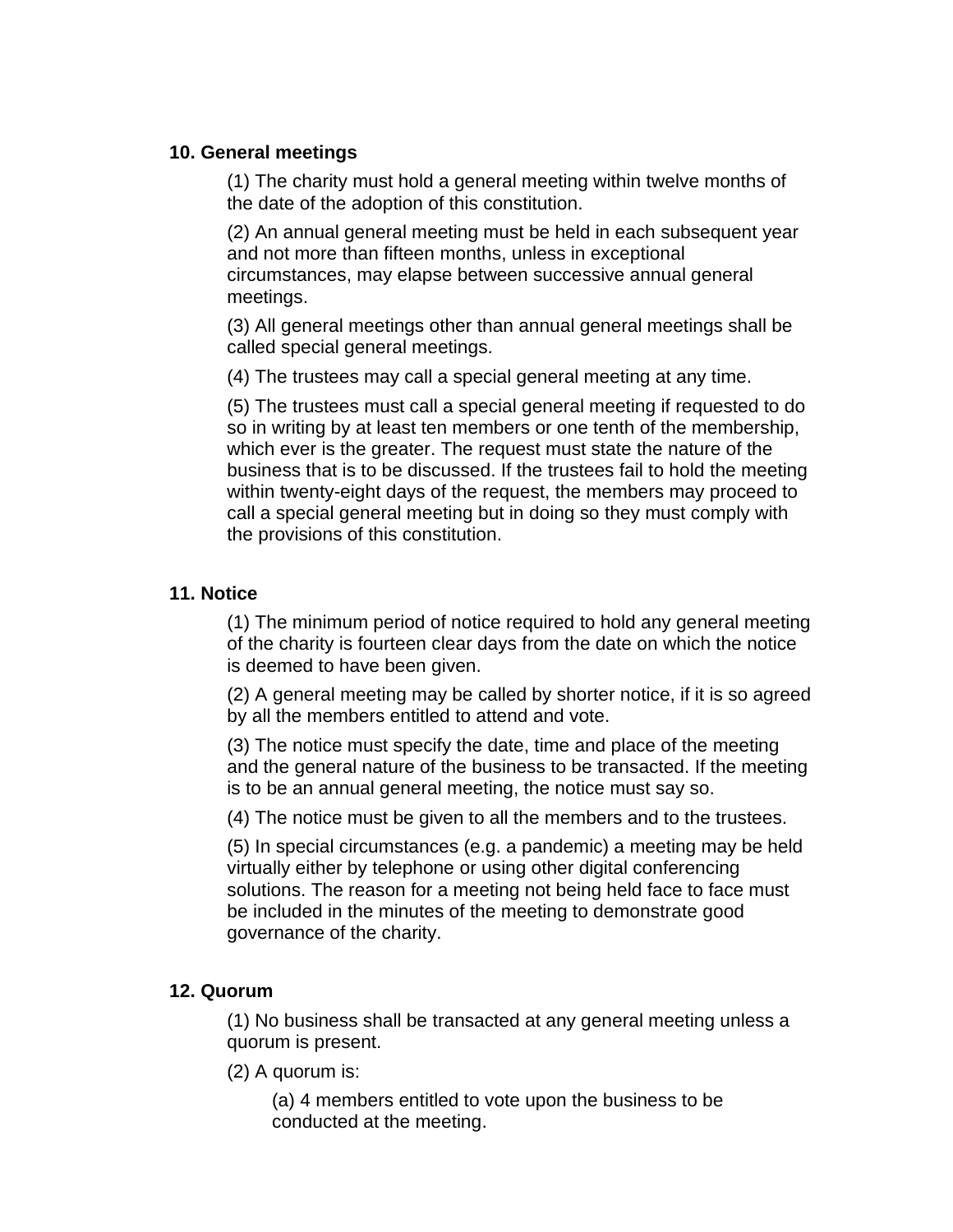(3) The authorised representative of a member organisation shall be counted in the quorum.

 $(4)$  If:

(a) a quorum is not present within half an hour from the time appointed for the meeting; or

(b) during a meeting a quorum ceases to be present,

the meeting shall be adjourned to such time and place as the trustees shall determine.

(5) The trustees must re-convene the meeting and must give at least seven clear days' notice of the re-convened meeting stating the date time and place of the meeting.

(6) If no quorum is present at the re-convened meeting within fifteen minutes of the time specified for the start of the meeting the members present at that time shall constitute the quorum for that meeting.

### **13. Chair**

(1) General meetings shall be chaired by the person who has been elected as Chair.

(2) If there is no such person or they are not present within fifteen minutes of the time appointed for the meeting a trustee nominated by the trustees shall chair the meeting.

(3) If there is only one trustee present and willing to act, they shall chair the meeting.

(4) If no trustee is present and willing to chair the meeting within fifteen minutes after the time appointed for holding it, the members present and entitled to vote must choose one of their number to chair the meeting.

#### **14. Adjournments**

(1) The members present at a meeting may resolve that the meeting shall be adjourned.

(2) The person who is chairing the meeting must decide the date time and place at which meeting is to be re-convened unless those details are specified in the resolution.

(3) No business shall be conducted at an adjourned meeting unless it could properly have been conducted at the meeting had the adjournment not taken place.

(4) If a meeting is adjourned by a resolution of the members for more than seven days, at least seven clear days' notice shall be given of the re-convened meeting stating the date time and place of the meeting.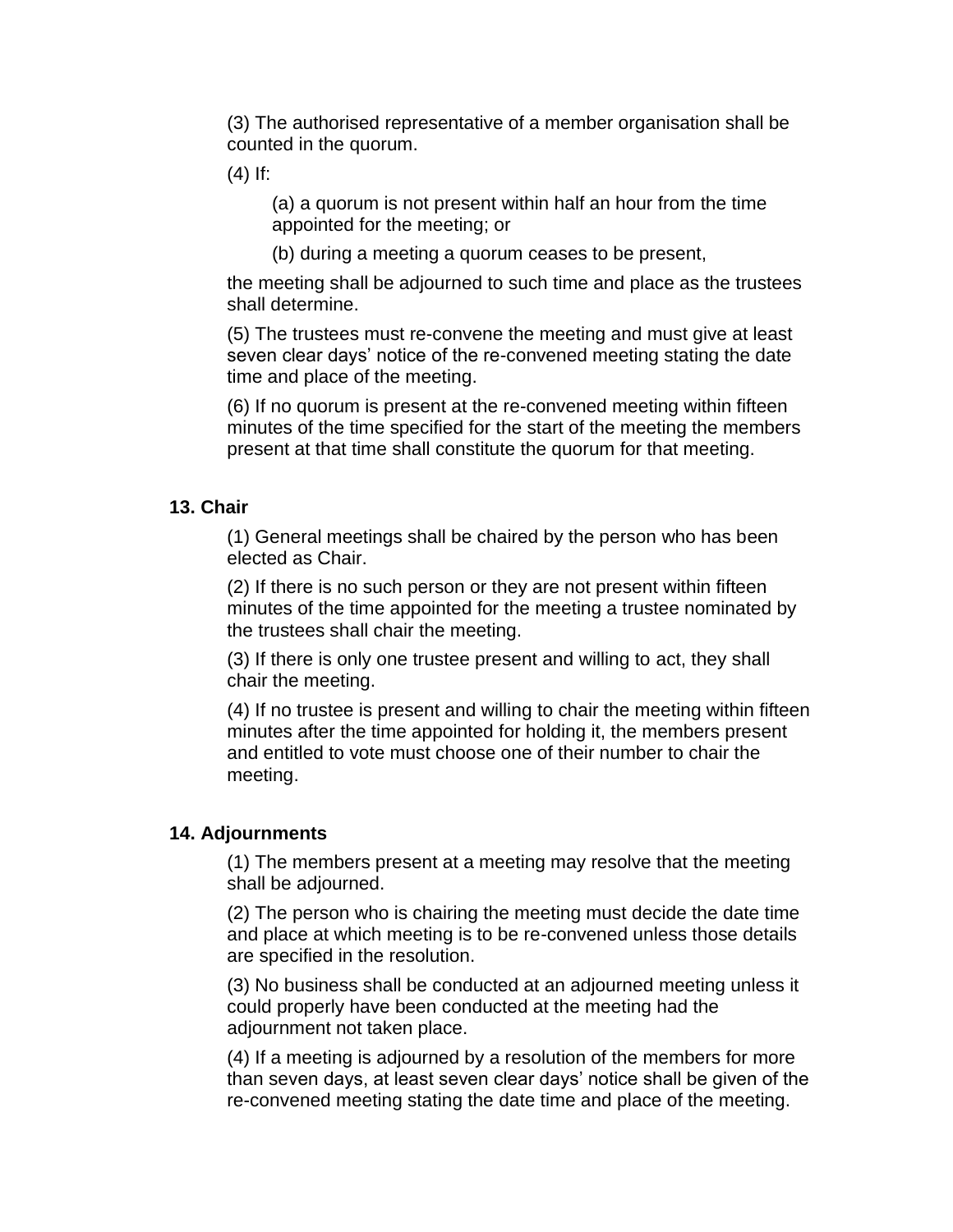## **15. Votes**

(1) Each member shall have one vote but if there is an equality of votes the person who is chairing the meeting shall have a casting vote in addition to any other vote they may have.

(2) A resolution in writing signed by each member (or in the case of a member that is an organisation, by its authorised representative) who would have been entitled to vote upon it had it been proposed at a general meeting shall be effective. It may comprise several copies each signed by or on behalf of one or more members.

### **16. Representatives of other bodies**

(1) Any organisation that is a member of the charity may nominate any person to act as its representative at any meeting of the charity.

(2) The organisation must give written notice to the charity of the name of its representative. The nominee shall not be entitled to represent the organisation at any meeting unless the notice has been received by the charity. The nominee may continue to represent the organisation until written notice to the contrary is received by the charity.

(3) Any notice given to the charity will be conclusive evidence that the nominee is entitled to represent the organisation or that his or her authority has been revoked. The charity shall not be required to consider whether the nominee has been properly appointed by the organisation.

## **17. Officers and trustees**

(1) The charity and its property shall be managed and administered by a committee comprising the officers and other members elected in accordance with this constitution. The officers and other members of the committee shall be the trustees of the Charity and in this constitution are together called 'the trustees'.

(2) The charity shall have the following officers:

- (a) A chair,
- (b) A secretary,
- (c) A treasurer.

(3) A trustee must be a member of the charity or the nominated representative of an organisation that is a member of the charity.

(4) No one may be appointed a trustee if they would be disqualified from acting under the provisions of clause 20.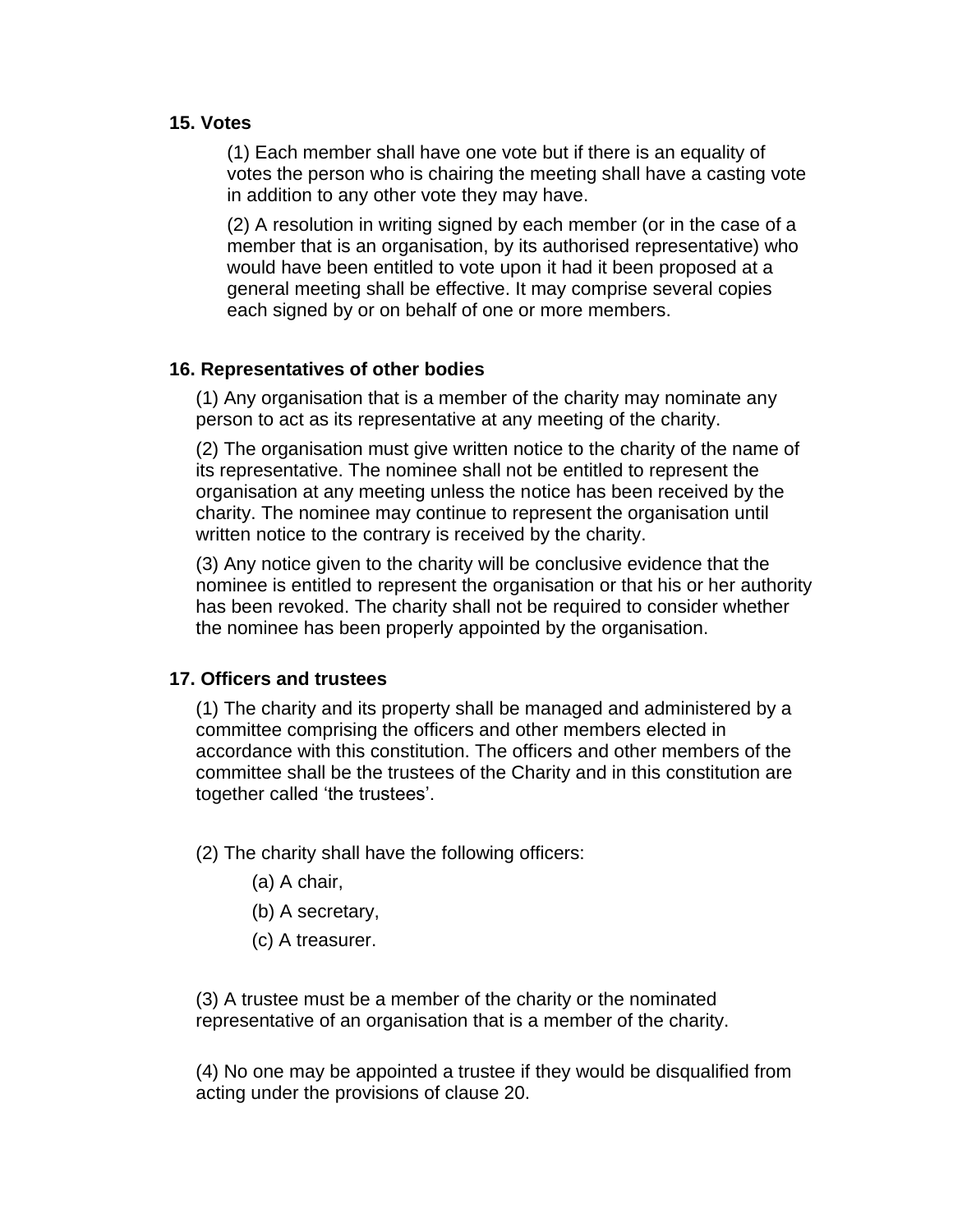(5) The number of trustees shall be not less than three but (unless otherwise determined by a resolution of the charity in general meeting) and shall be no more than six.

(6) The first trustees (including officers) shall be those persons elected as trustees and officers at the meeting at which this constitution is adopted.

(7) A trustee may not appoint anyone to act on his or her behalf at meetings of the trustees.

### **18. Appointment of trustees**

(1) The charity in general meeting shall elect the officers and the other trustees.

(2) The trustees may appoint any person who is willing to act as a trustee. Subject to sub-clause 5(b) of this clause, they may also appoint trustees to act as officers.

(3) Each of the trustees shall retire with effect from the conclusion of the annual general meeting next after his or her appointment but shall be eligible for re-election at that annual general meeting.

(4) No-one may be elected a trustee or an officer at any annual general meeting unless prior to the meeting the charity is given a notice that:

(a) Is signed by a member entitled to vote at the meeting;

(b) States the member's intention to propose the appointment of a person as a trustee or as an officer;

(c) Is signed by the person who is to be proposed to show his or her willingness to be appointed.

(d) The procedure for appointing Trustees and co-opted members is given in the charity policy "co-opting members / recruiting trustees").

(5) (a) The appointment of a trustee, whether by the charity in general meeting or by the other trustees, must not cause the number of trustees to exceed any number fixed in accordance with this constitution as the maximum number of trustees.

(b) The trustees may not appoint a person to be an officer if a person has already been elected or appointed to that office and has not vacated the office.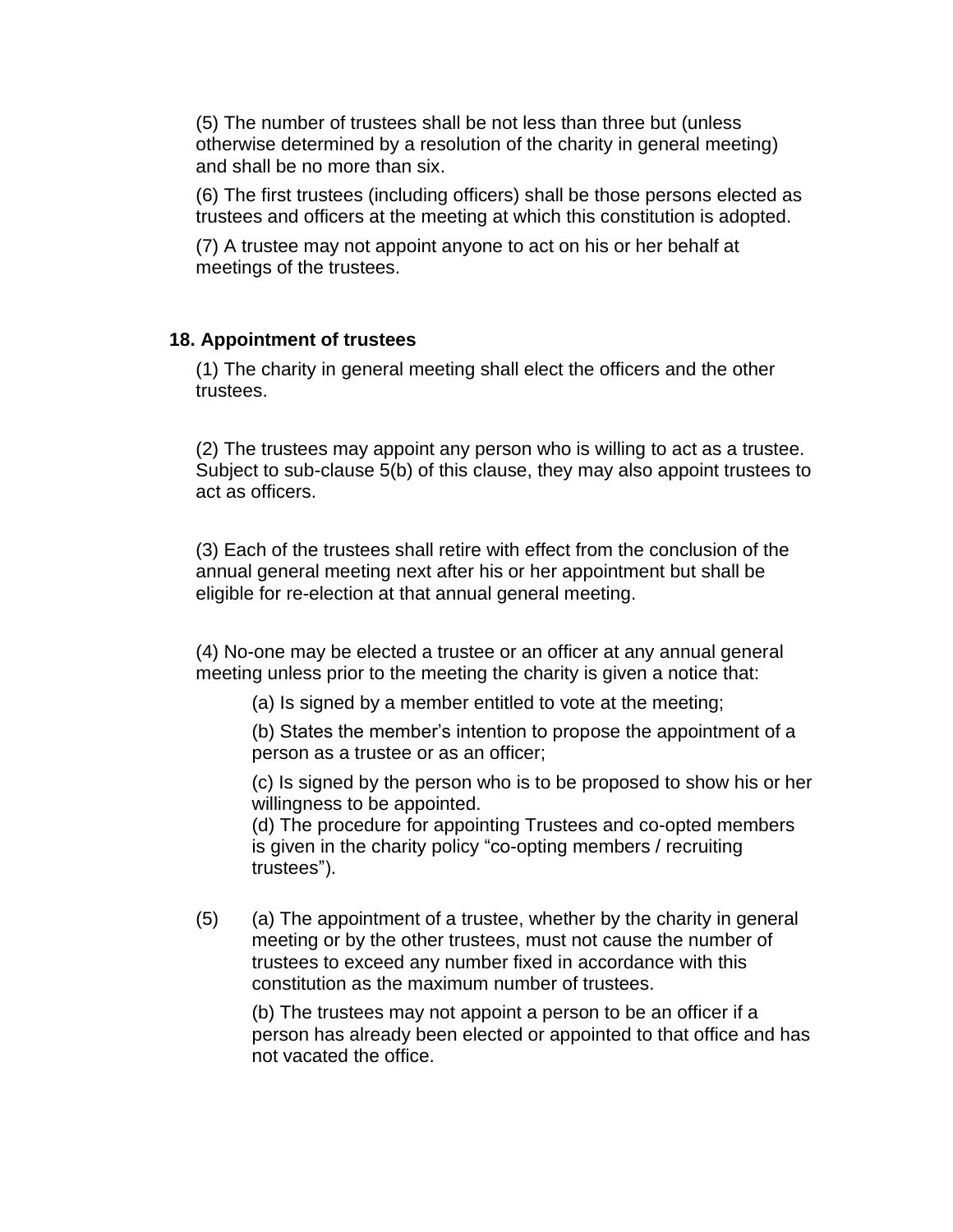#### **19. Powers of trustees**

(1) The trustees must manage the business of the charity and have the following powers in order to further the objects (but not for any other purpose):

(a) To raise funds. In doing so, the trustees must not undertake any taxable permanent trading activity and must comply with any relevant statutory regulations;

(b) To buy, take on lease or in exchange, hire or otherwise acquire any property and to maintain and equip it for use;

(c) To sell, lease or otherwise dispose of all or any part of the property belonging to the charity. In exercising this power, the trustees must comply as appropriate with sections 117 - 122 of the Charities Act 2011;

(d) To borrow money and to charge the whole or any part of the property belonging to the charity as security for repayment of the money borrowed. The trustees must comply as appropriate with sections 124 - 126 of the Charities Act 2011, if they intend to mortgage land;

(e) To co-operate with other charities, voluntary bodies and statutory authorities and to exchange information and advice with them;

(f) To establish or support any charitable trusts, associations or institutions formed for any of the charitable purposes included in the objects;

(g) To acquire, merge with or enter into any partnership or joint venture arrangement with any other charity formed for any of the objects;

(h) To set aside income as a reserve against future expenditure but only in accordance with the written charity policy about reserves;

(i) To obtain and pay for such goods and services as are necessary for carrying out the work of the charity;

(j) To open and operate such bank and other accounts as the trustees consider necessary and to invest funds and to delegate the management of funds in the same manner and subject to the same conditions as the trustees of a trust are permitted to do by the Trustee Act 2000;

(k) To do all such other lawful things as are necessary for the achievement of the objects.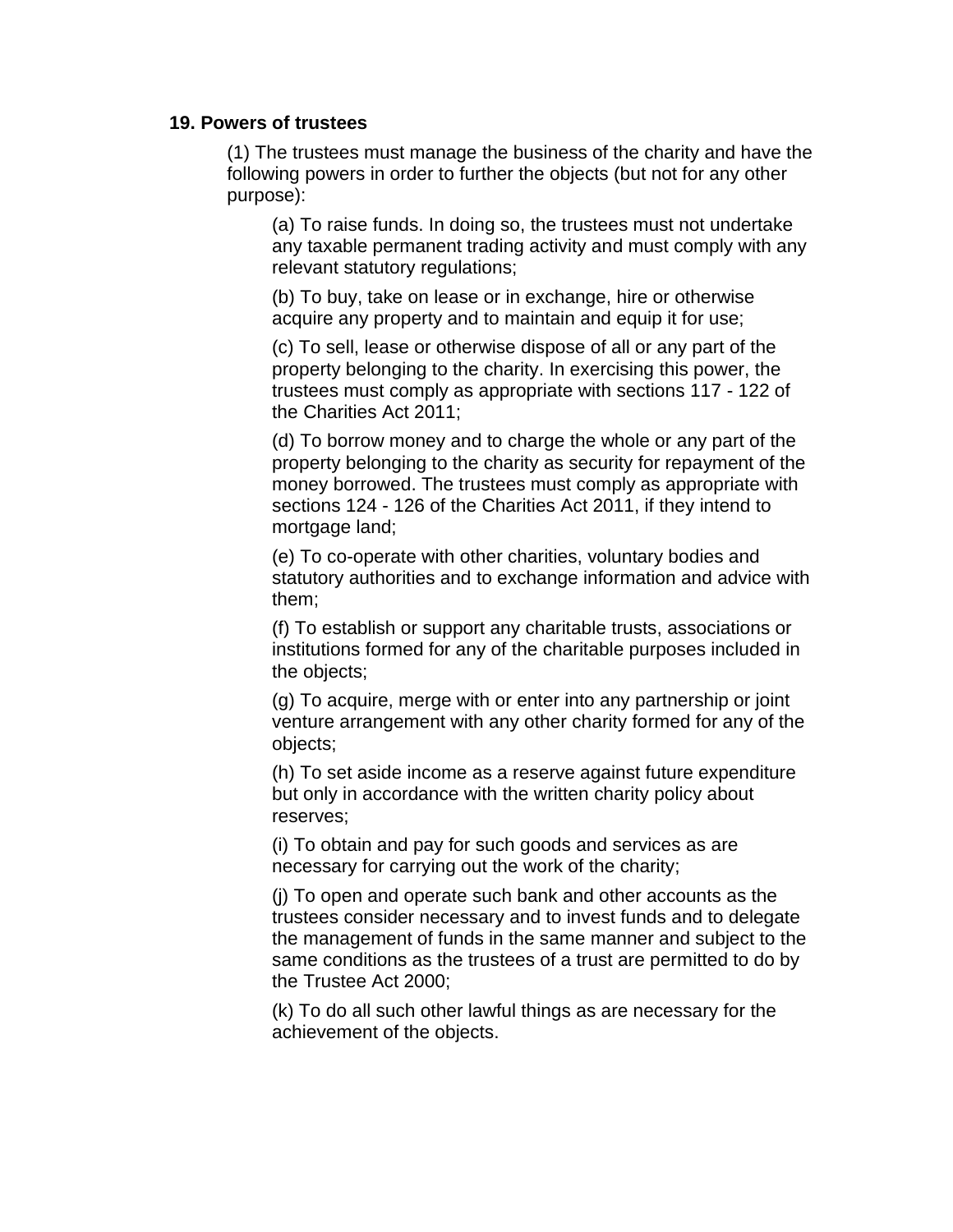(2) No alteration of this constitution or any special resolution shall have retrospective effect to invalidate any prior act of the trustees.

(3) Any meeting of trustees at which a quorum is present at the time the relevant decision is made may exercise all the powers exercisable by the trustees.

#### **20. Disqualification and removal of trustees**

A trustee shall cease to hold office if they:

(1) Are disqualified from acting as a trustee by virtue of sections 178 and 179 of the Charities Act 2011 (or any statutory re-enactment or modification of that provision);

(2) Ceases to be a member of the charity;

(3) In the written opinion, given to the charity, of a registered medical practitioner treating that person, has become physically or mentally incapable of acting as a trustee and may remain so for more than three months;

(4) Resigns as a trustee by notice to the charity (but only if at least two trustees will remain in office when the notice of resignation is to take effect); or

(5) Is absent without the permission of the trustees from all their meetings held within a period of six consecutive months and the trustees resolve that his or her office be vacated.

## **21. Proceedings of trustees**

(1) The trustees may regulate their proceedings as they think fit, subject to the provisions of this constitution.

(2) Any trustee may call a meeting of the trustees.

(3) The secretary must call a meeting of the trustees if requested to do so by a trustee.

- (4) In special circumstances (e.g. a pandemic) a meeting may be held virtually either by telephone or using other digital conferencing
- solutions. The reason for a meeting not being held face to face must be included in the minutes of the meeting to demonstrate good governance of the charity.

(5) Questions arising at a meeting must be decided by a majority of votes.

(6) In the case of an equality of votes, the person who chairs the meeting shall have a second or casting vote.

(7) No decision may be made by a meeting of the trustees unless a quorum is present at the time the decision is purported to be made.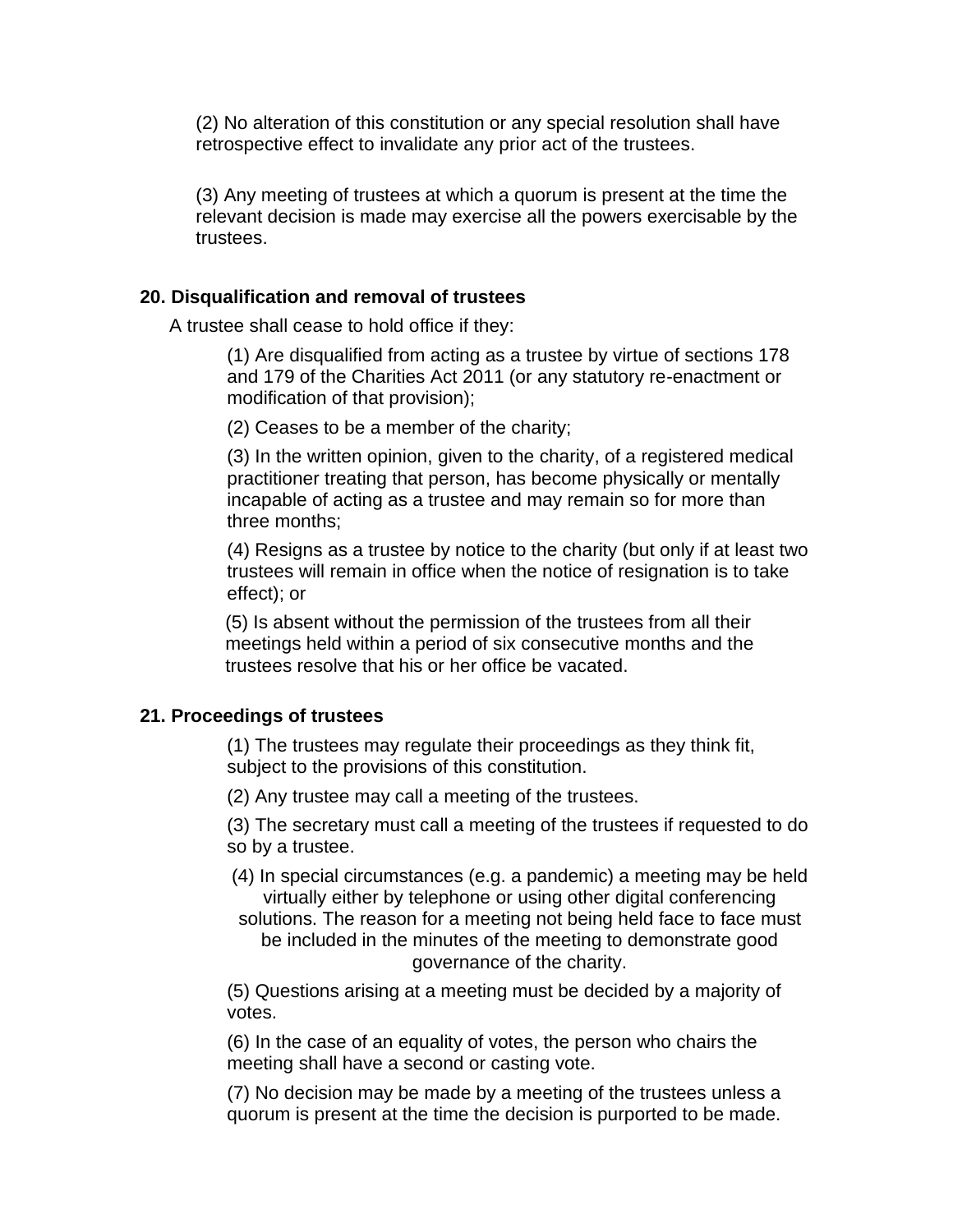(8) The quorum shall be Three or the number nearest to one-third of the total number of trustees, whichever is the greater or such larger number as may be decided from time to time by the trustees.

(9) A trustee shall not be counted in the quorum present when any decision is made about a matter upon which that trustee is not entitled to vote.

(10) If the number of trustees is less than the number fixed as the quorum, the continuing trustees or trustee may act only for the purpose of filling vacancies or of calling a general meeting.

(11) The person elected as the Chair shall chair meetings of the trustees.

(12) If the Chair is unwilling to preside or is not present within ten minutes after the time appointed for the meeting, the trustees present may appoint one of their number to chair that meeting.

(13) The person appointed to chair meetings of the trustees shall have no functions or powers except those conferred by this constitution or delegated to him or her in writing by the trustees.

(14) A resolution in writing signed by all the trustees entitled to receive notice of a meeting of trustees or of a committee of trustees and to vote upon the resolution shall be as valid and effectual as if it had been passed at a meeting of the trustees or (as the case may be) a committee of trustees duly convened and held.

(15) The resolution in writing may comprise several documents containing the text of the resolution in like form each signed by one or more trustees.

## **22. Conflicts of interests and conflicts of loyalties**

A charity trustee must:

(1) declare the nature and extent of any interest, direct or indirect, which they have in a proposed transaction or arrangement with the charity or in any transaction or arrangement entered into by the charity which has not been previously declared; and

(2) Absent themselves from any discussions of the charity trustees in which it is possible that a conflict will arise between their duty to act solely in the interests of the charity and any personal interest (including but not limited to any personal financial interest).

Any charity trustee absenting themselves from any discussions in accordance with this clause must not vote or be counted as part of the quorum in any decision of the charity trustees on the matter.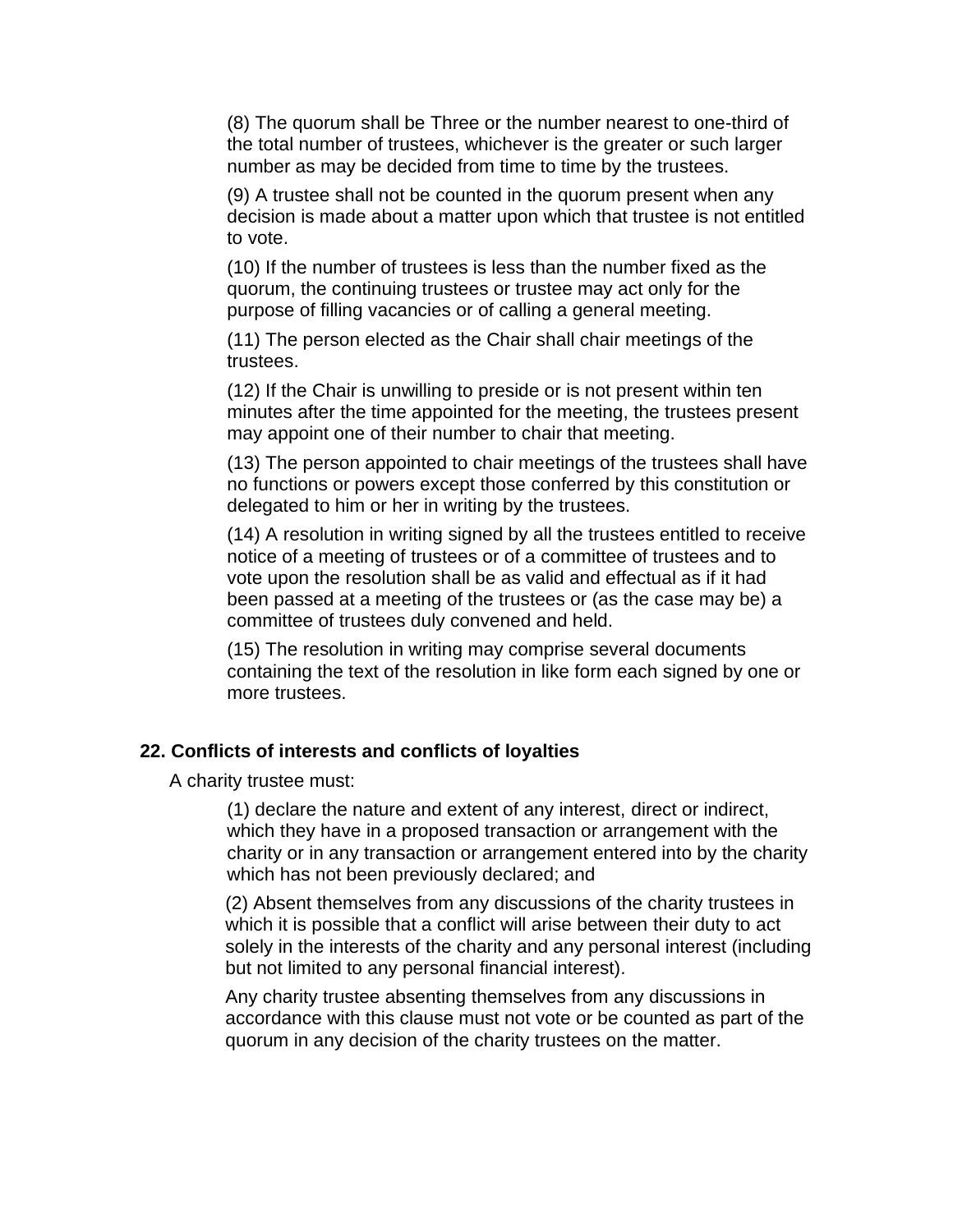## **23. Saving provisions**

(1) Subject to sub-clause (2) of this clause, all decisions of the charity trustees, or of a committee of the charity trustees, shall be valid notwithstanding the participation in any vote of a charity trustee:

(a) Who is disqualified from holding office;

(b) Who had previously retired or who had been obliged by this constitution to vacate office;

(c) Who was not entitled to vote on the matter, whether by reason of a conflict of interests or otherwise; if, without the vote of that charity trustee and that charity trustee being counted in the quorum, the decision has been made by a majority of the charity trustees at a quorate meeting.

(2) Sub-clause (1) of this clause does not permit a charity trustee to keep any benefit that may be conferred upon them by a resolution of the charity trustees or of a committee of charity trustees if, but for subclause (1), the resolution would have been void, or if the charity trustee has not complied with clause 22 (Conflicts of interests and conflicts of loyalties).

## **24. Delegation**

(1) The trustees may delegate any of their powers or functions to a committee of two or more trustees but the terms of any such delegation must be recorded in the minute book.

(2) The trustees may impose conditions when delegating, including the conditions that:

(a) The relevant powers are to be exercised exclusively by the committee to whom they delegate;

(b) no expenditure may be incurred on behalf of the charity except in accordance with a budget previously agreed with the trustees.

(3) The trustees may revoke or alter a delegation.

(4) All acts and proceedings of any committees must be fully and promptly reported to the trustees.

## **25. Irregularities in proceedings**

(1) Subject to sub-clause (2) of this clause, all acts done by a meeting of Trustees, or of a committee of trustees, shall be valid notwithstanding the participation in any vote of a trustee:

(a) Who was disqualified from holding office;

(b) Who had previously retired or who had been obliged by the constitution to vacate office;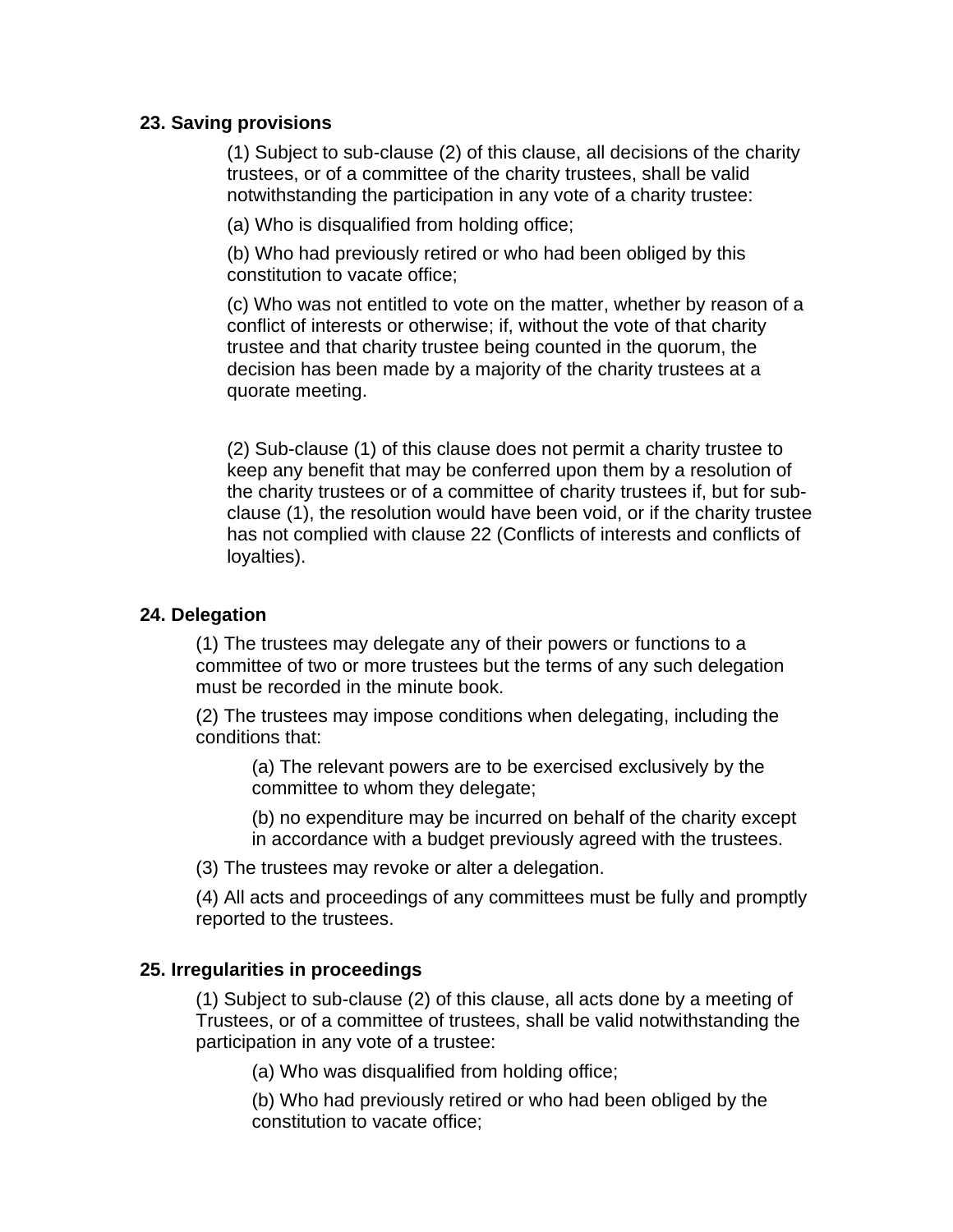(c) Who was not entitled to vote on the matter, whether by reason of a conflict of interests or otherwise;

if, without:

- (d) The vote of that trustee; and
- (e) That trustee being counted in the quorum,

the decision has been made by a majority of the trustees at a quorate meeting.

(2) Sub-clause (1) of this clause does not permit a trustee to keep any benefit that may be conferred upon them by a resolution of the trustees or of a committee of trustees if the resolution would otherwise have been void.

(3) No resolution or act of

(a) The trustees

- (b) Any committee of the trustees
- (c) The charity in general meeting

shall be invalidated by reason of the failure to give notice to any trustee or member or by reason of any procedural defect in the meeting unless it is shown that the failure or defect has materially prejudiced a member or the beneficiaries of the charity.

#### **26. Minutes**

The trustees must keep minutes of all:

- (1) Appointments of officers and trustees made by the trustees;
- (2) Proceedings at meetings of the charity;
- (3) Meetings of the trustees and committees of trustees including:
	- (a) the names of the trustees present at the meeting;
	- (b) the decisions made at the meetings.

## **27. Accounts, Annual Report, Annual Return**

(1) The trustees must comply with their obligations under the Charities Act 2011 with regard to:

- (a) The keeping of accounting records for the charity;
- (b) The preparation of annual statements of account for the charity;

(c) The transmission of the statements of account to the Commission;

(d) The preparation of an Annual Report and its transmission to the Commission;

(e) The preparation of an Annual Return and its transmission to the Commission.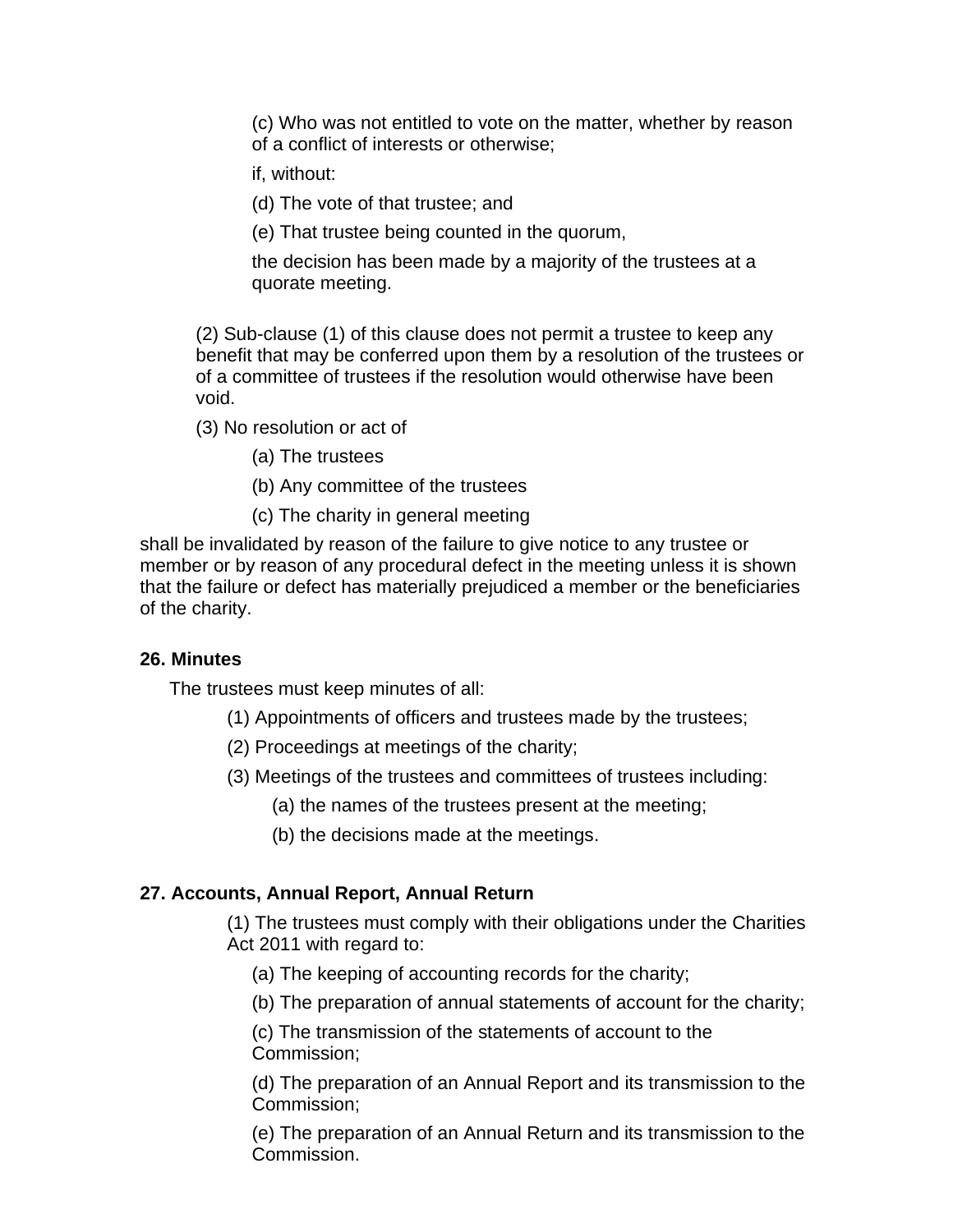(2) Accounts must be prepared in accordance with the provisions of any Statement of Recommended Practice issued by the Commission, unless the trustees are required to prepare accounts in accordance with the provisions of such a Statement prepared by another body.

## **28. Registered particulars**

The trustees must notify the Commission promptly of any changes to the charity's entry on the Central Register of Charities.

## **29. Property**

(1) The trustees must ensure the title to:

(a) All land held by or in trust for the charity that is not vested in the Official Custodian of Charities; and

(b) all investments held by or on behalf of the charity, is vested either in a corporation entitled to act as custodian trustee or in not less than three individuals appointed by them as holding trustees.

(2) The terms of the appointment of any holding trustees must provide that they may act only in accordance with lawful directions of the trustees and that if they do so they will not be liable for the acts and defaults of the trustees or of the members of the charity.

(3) The trustees may remove the holding trustees at any time.

#### **30. Repair and insurance**

The trustees must keep in repair and insure to their full value against fire and other usual risks all the buildings of the charity (except those buildings that are required to be kept in repair and insured by a tenant). They must also insure suitably in respect of public liability and employer's liability.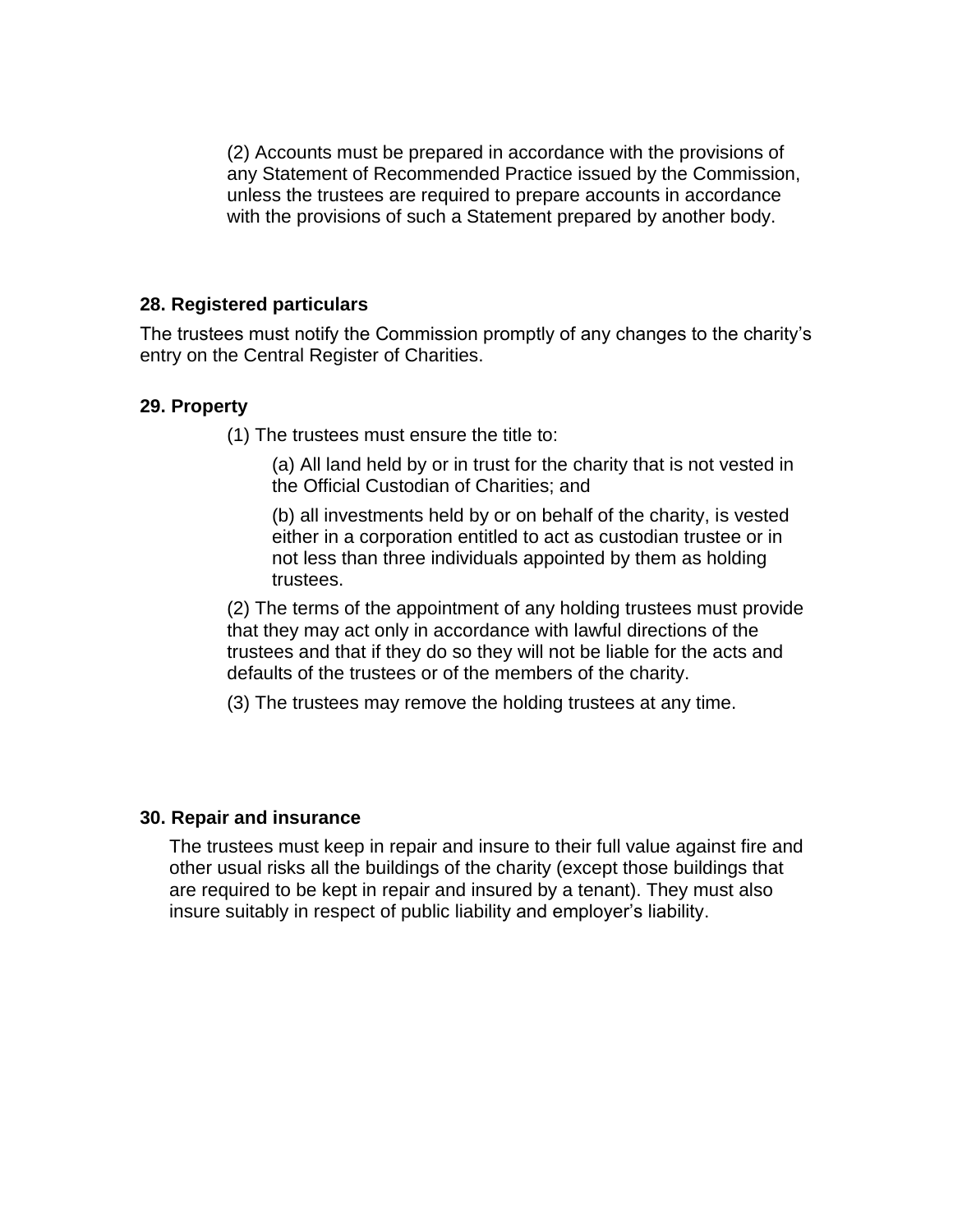### **31. Notices**

(1) Any notice required by this constitution to be given to or by any person must be:

(a) in writing; or

(b) given using electronic communications.

(2) The charity may give any notice to a member either:

(a) Personally; or

(b) By sending it by post in a prepaid envelope addressed to the member at their address; or

(c) By leaving it at the address of the member; or

(d) By giving it using electronic communications to the member's address.

(3) A member who does not register an address with the charity or who registers only a postal address that is not within the United Kingdom shall not be entitled to receive any notice from the charity.

(4) A member present in person at any meeting of the charity shall be deemed to have received notice of the meeting and of the purposes for which it was called.

(5) (a) Proof that an envelope containing a notice was properly addressed, prepaid and posted shall be conclusive evidence that the notice was given.

(b) Proof that a notice contained in an electronic communication was sent in accordance with guidance issued by the Institute of Chartered Secretaries and Administrators shall be conclusive evidence that the notice was given.

(c) A notice shall be deemed to be given 48 hours after the envelope containing it was posted or, in the case of an electronic communication, 48 hours after it was sent.

#### **32. Rules**

(1) The trustees may from time to time make rules or bye-laws for the conduct of their business.

(2) The bye-laws may regulate the following matters but are not restricted to them:

(a) The admission of members of the charity (including the admission of organisations to membership) and the rights and privileges of such members, and the entrance fees, subscriptions and other fees or payments to be made by members;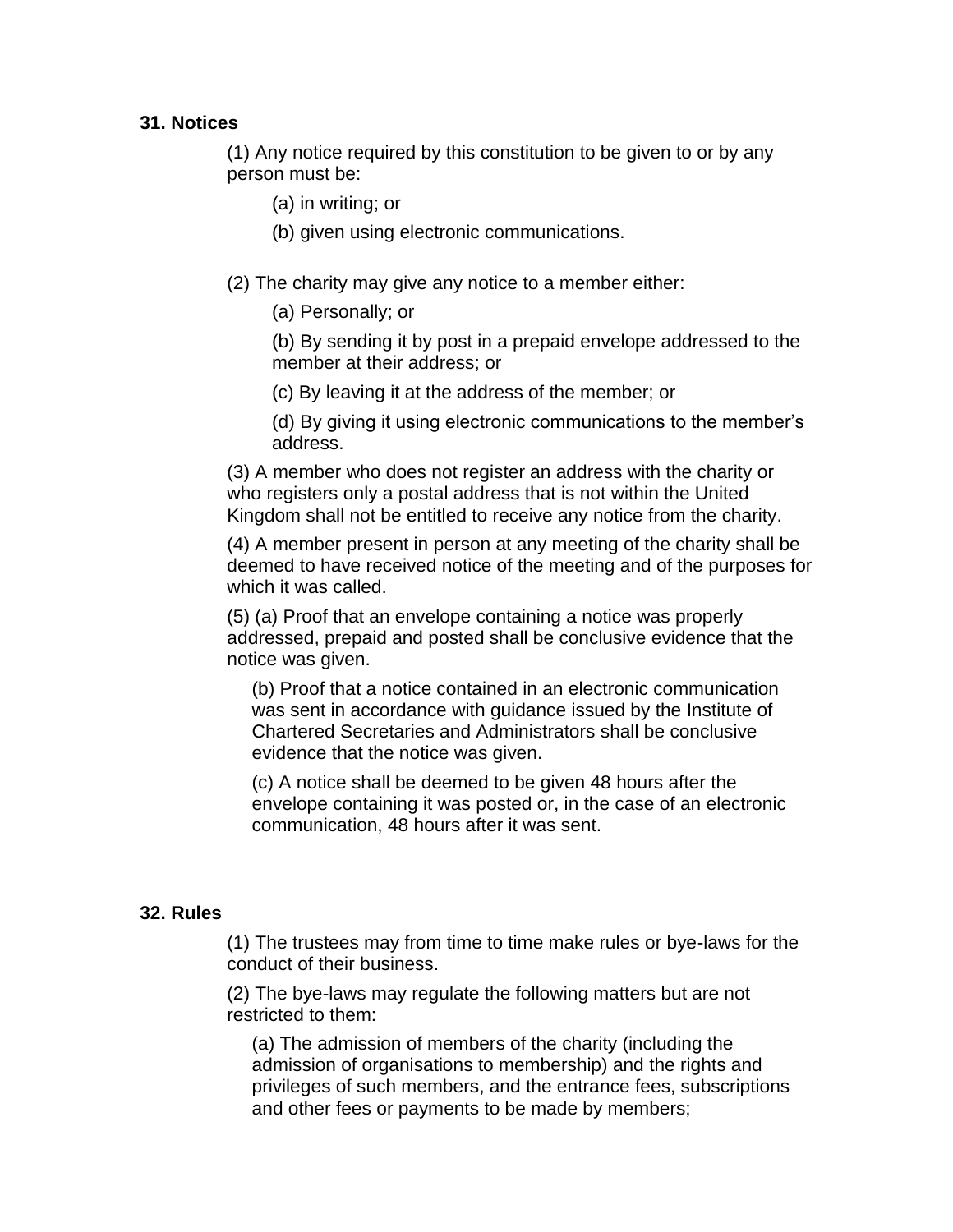(b) The conduct of members of the charity in relation to one another, and to the charity's employees and volunteers;

(c) The setting aside of the whole or any part or parts of the charity's premises at any particular time or times or for any particular purpose or purposes;

(d) The procedure at general meeting and meetings of the trustees in so far as such procedure is not regulated by this constitution;

(e) The keeping and authenticating of records. (If regulations made under this clause permit records of the charity to be kept in electronic form and requires a trustee to sign the record, the regulations must specify a method of recording the signature that enables it to be properly authenticated.)

(f) Generally, all such matters as are commonly the subject matter of the rules of an unincorporated association.

(3) The charity in general meeting has the power to alter, add to or repeal the rules or bye-laws.

(4) The trustees must adopt such means as they think sufficient to bring the rules and bye-laws to the notice of members of the charity.

(5) The rules or bye-laws shall be binding on all members of the charity. No rule or bye-law shall be inconsistent with, or shall affect or repeal anything contained in, this constitution.

#### **33. Disputes**

If a dispute arises between members of the charity about the validity or propriety of anything done by the members under this constitution, and the dispute cannot be resolved by agreement, the parties to the dispute must first try in good faith to settle the dispute by mediation before resorting to litigation.

#### **34. Interpretation**

In this constitution 'connected person' means:

(1) A child, parent, grandchild, grandparent, brother or sister of the trustee;

(2) The spouse or civil partner of the trustee or of any person falling within sub-clause (1) above;

(3) A person carrying on business in partnership with the trustee or with any person falling within sub-clause (1) or (2) above;

(4) An institution which is controlled -

(a) By the trustee or any connected person falling within subclause (1), (2), or (3) above; or

(b) By two or more persons falling within sub-clause (4)(a), when taken together